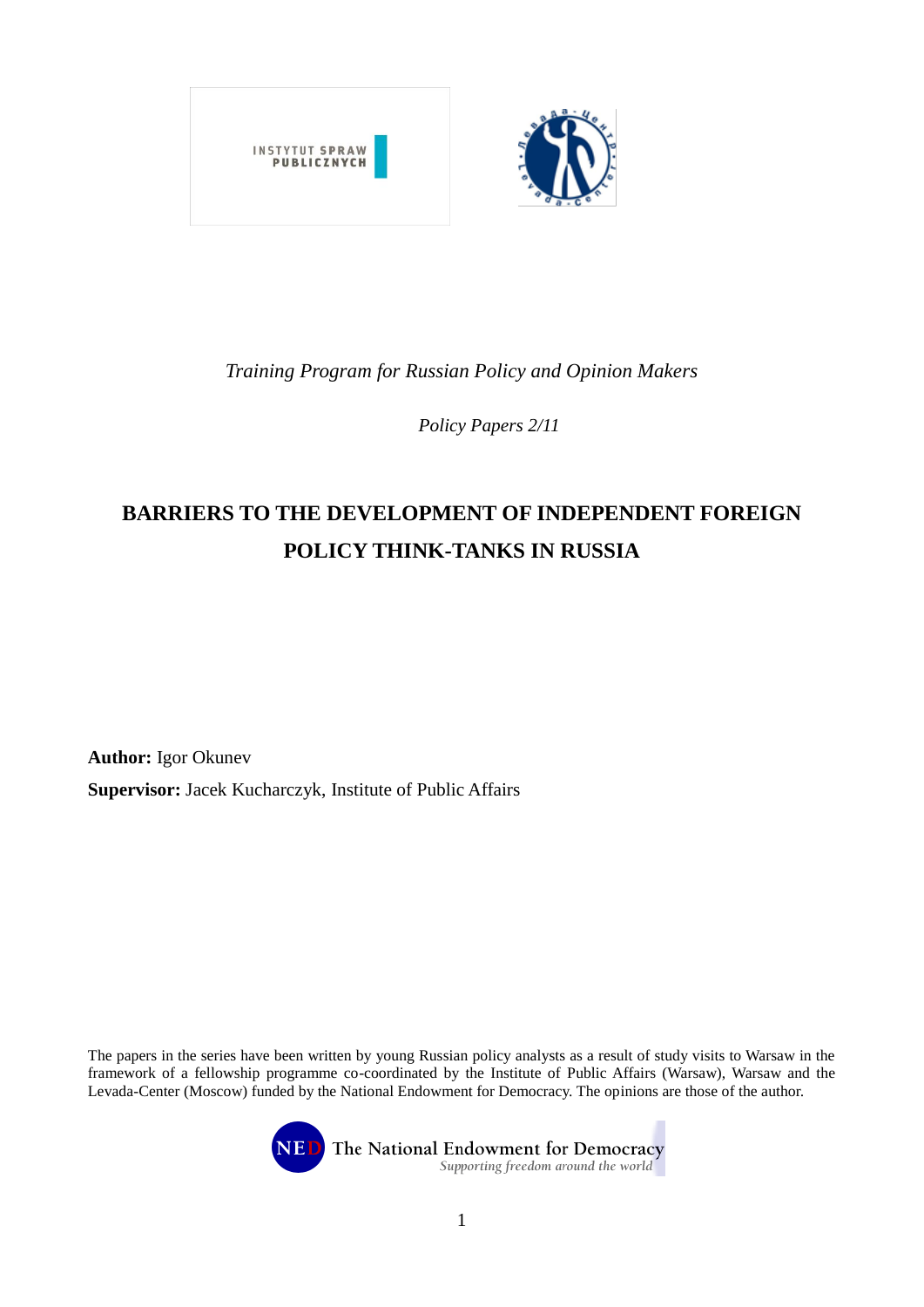#### **Introduction**

<u>.</u>

Ivan Tulin, a leading expert on foreign policy research in Russia, argues that the last two decades have witnessed the growth and consolidation of the community of independent foreign policy researchers and analysts<sup>1</sup>. But at the same time other significant studies<sup>2</sup> show that foreign policy research remains mostly academic, with little interest in policy advocacy and, as a rule, politicians and public officials continue to work without significant support from independent analytical centers. Russian foreign policy is affected by the absence of independent think-tanks, which have become part and parcel of the Western policy process. At the same time, most attempts to establish such institutions in Russia have either failed or led to the establishment of analytical centers which are neither active nor influential.

The present policy brief aims to identify the barriers to the development of independent foreign policy think-tanks in Russia. The conclusions are based on the results of a series of interviews conducted by the author with the support of the Institute of Public Affairs in Warsaw. The interviewees included high-level officials from the Chancellery of the Prime Minister and Ministry of Foreign Affairs of Poland, heads of the leading Polish think-tanks, representatives of grant-giving organizations and specialists in the Polish third sector. The Polish experience is especially useful for Russia since it provides an opportunity to assess the situation of independent think-tanks in the context of the political changes of the last twenty years and to compare their current situation in democratic Poland and transitional (or hybrid in terms of regime) Russia.

"In the modern world, the effectiveness of public authorities depends on their ability to use professional knowledge," said Ms. Irena Jackiewicz from the Civil Service Department of the Chancellery of the Prime Minister of Poland right at the beginning of our conversation and you could not find a better introduction to the role of analytical structures in contemporary decisionmaking. Advisory groups can shape foreign policy by helping set the agenda, processing information, framing alternative courses of action, preventing contradictory and non-supportive information from filtering in, interpreting incoming information for policy makers in certain ways, and serving as gatekeepers.

The participation of scientific and expert communities in foreign policy strategy planning remains mostly legally unregulated in Russia. In Paragraph 10 of the Statute of the Ministry of Foreign Affairs enforced by the Decree of the President of the Russian Federation, No. 271, of

<sup>1</sup> Tulin I. (2005) *Institutional dimension of Russian international studies //* Russian international studies: new directions. Moscow: Per Se (in Russian).

<sup>2</sup> Sungurov A. (2002) *Think-tanks and public policy centers: international and first Russian experience*.- St.Petersburg: Norma (in Russian); Belyaeva N., Zaitsev D. (2007) *Comparative analysis of Russian and foreign think-tanks*. Moscow: HSE (in Russian).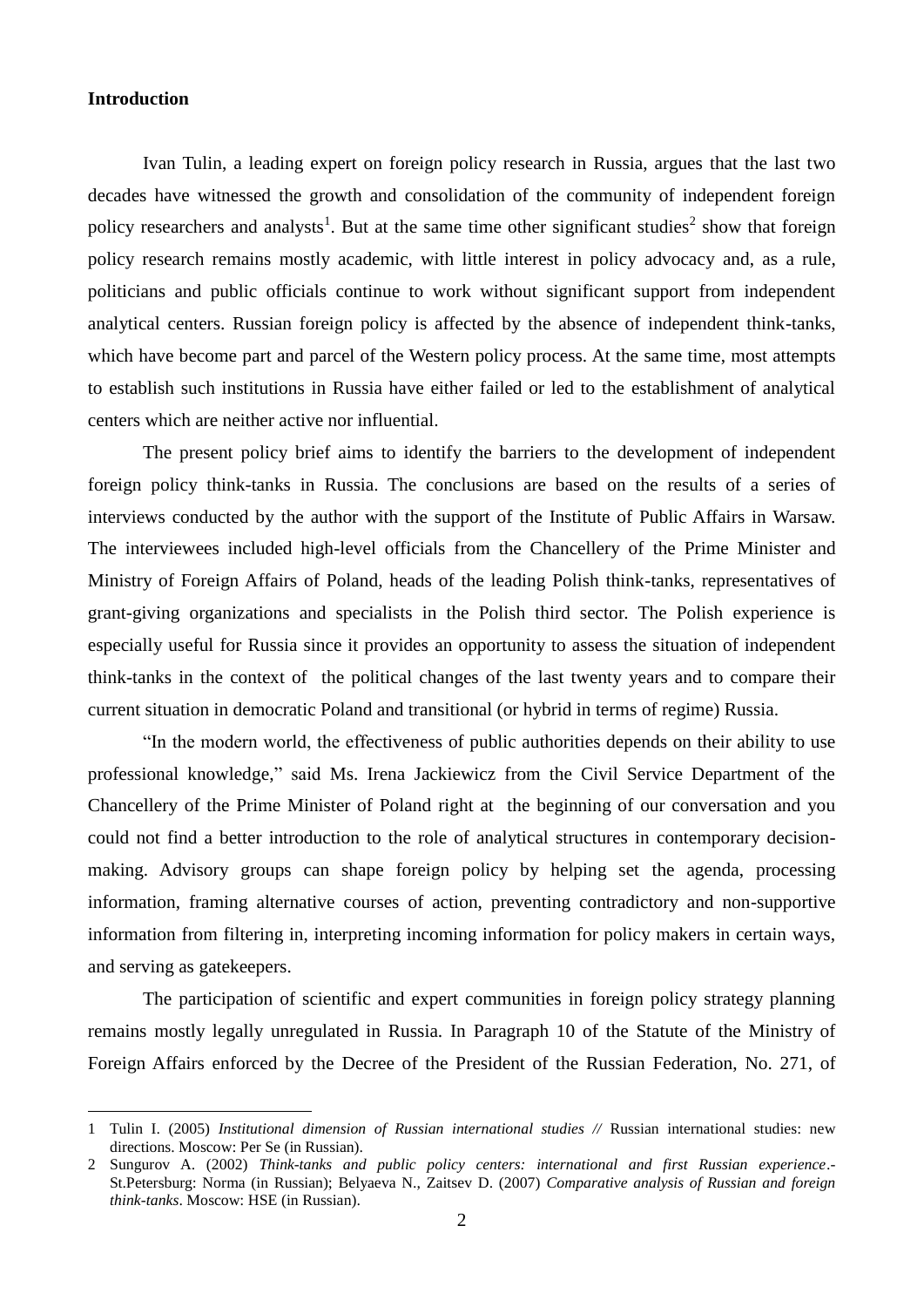14.03.1995, it is stated that: "In order to develop evidence-based proposals for the foreign policy of the Russian Federation, the Ministry of Foreign Affairs of the Russian Federation may establish scientific advisory, methodological and expert advice bodies. Boards and provisions for them are approved by the Minister of Foreign Affairs of the Russian Federation. Organizational and technical support activities for these councils are provided by the central apparatus of the Ministry of Foreign Affairs of the Russian Federation." This formula compels Ministry officials to rely on the expertise of policy centers and advisory bodies which they have established and whose activities are organizationally, financially, and technically supported by the Ministry. By the same token, however, it does not give the Ministry enough freedom to take advantage of advice from independent policy research institutions – which would mean that in some areas the expertise could at least be commissioned on the basis of open competition, which would include independent and even foreign and international institutions.

#### **Types of analytical structures**

Foreign policy analysis is mainly conducted by the following types of agencies and institutions of different operational scale and legal basis: official structures and agencies, academic institutions, government-organized, -funded and -supported think-tanks, independent think-tanks with diversified sources of funding and international or foreign think-tanks (classification proposed by Dr. Jacek Kucharczyk, President of the Executive Board, the Institute of Public Affairs). The following table presents the leading foreign policy organizations in Russia and Poland.

|                   | Russia                                    | Poland                              |  |  |
|-------------------|-------------------------------------------|-------------------------------------|--|--|
| <b>Official</b>   | Department of Foreign Policy              | Department of Strategy and Foreign  |  |  |
| <b>Structures</b> | Planning of MFA<br>Policy Planning of MFA |                                     |  |  |
| Academic          | Moscow State Institute of International   | Warsaw University,                  |  |  |
| <b>Structures</b> | Relations, Diplomatic Academy,            | Jagiellonian University,            |  |  |
|                   | Higher School of Economics,               | Warsaw School of Economics          |  |  |
|                   | Moscow State University,                  |                                     |  |  |
|                   | <b>St. Petersburg State University</b>    |                                     |  |  |
| Governmental      | Russian Council of Foreign Affairs,       | Polish Institute of International   |  |  |
| Think-Tanks       | Institute of World Economy and            | Affairs, Center for Eastern Studies |  |  |

*Leading Foreign Policy Analytical Structures in Russia and Poland*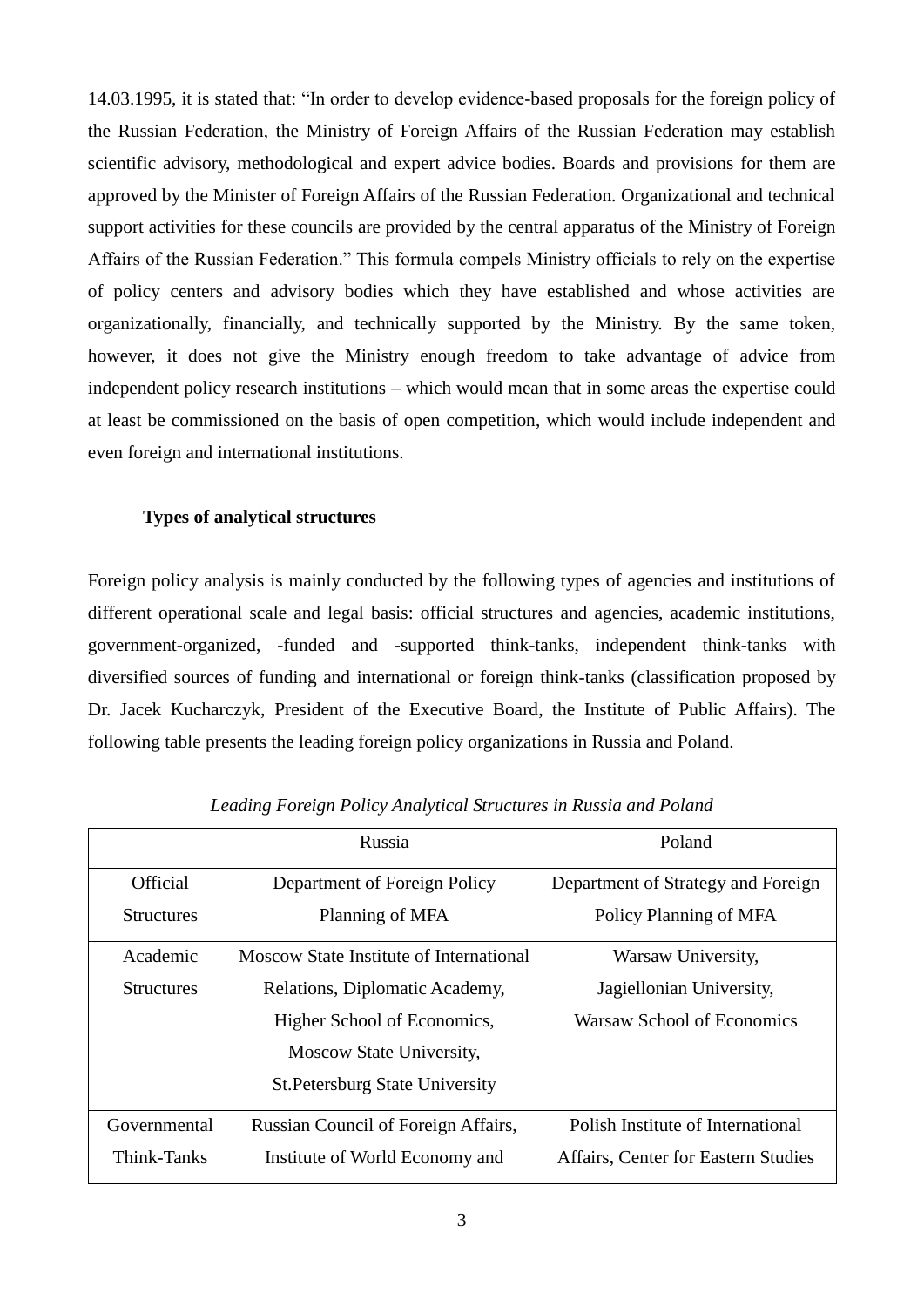|                 | International Relations, Institute of       |                                     |
|-----------------|---------------------------------------------|-------------------------------------|
|                 | Europe, Institute of the USA and            |                                     |
|                 | Canada, Institute of Latin America,         |                                     |
|                 | Institute of Africa, Institute of Far East, |                                     |
|                 | Institute of Problems of World Security     |                                     |
| Nongovernmental | PIR Center, Council of Foreign and          | Demos Europa,                       |
| Think-Tanks     | Defense Policy, Institute of                | Center for International Relations, |
|                 | Contemporary Development,                   | Institute of Public Affairs         |
|                 | Academic Educational Forum on               |                                     |
|                 | <b>International Relations</b>              |                                     |
| International   | Carnegie Moscow Center                      | German Marshall Fund, European      |
| Think-Tanks     |                                             | <b>Council on Foreign Relations</b> |

All these types of analytical structures have their advantages and disadvantages. In order to increase the quality of policy analysis, an environment needs to be created where all these types would have a chance to compete for funding and influence. Contrarily, underdevelopment of one of these types of policy research structures could lead to a decrease in the competition of ideas and the quality of foreign policy making. The following table shows the strengths and weaknesses of each type of foreign policy analytical structure. The main variables that determine the specific nature of the type of analytical structure are: stability of funding, network of experts (including foreign ones), flexibility to provide research results on tight deadlines and with reasonable cost-effectiveness, ability to conduct broad comparative and multidisciplinary research, specialization in a particular issue on the basis of extensive experience in researching it, and - last but not least - access to classified information (linked to national security).

| More      | <b>Better</b> | More         | <b>Broad</b> | Specializa-  | Access to   |
|-----------|---------------|--------------|--------------|--------------|-------------|
| stable    | network of    | flexibility  | research     | tion in      | classified  |
| budgeting | experts       | in deadlines | agenda       | research on  | information |
|           |               | and costs    |              | a particular |             |
|           |               | and          |              | policy issue |             |
|           |               | expenses     |              |              |             |
|           |               |              |              |              |             |

*Strengths and Weaknesses of Foreign Policy Analytical Structures*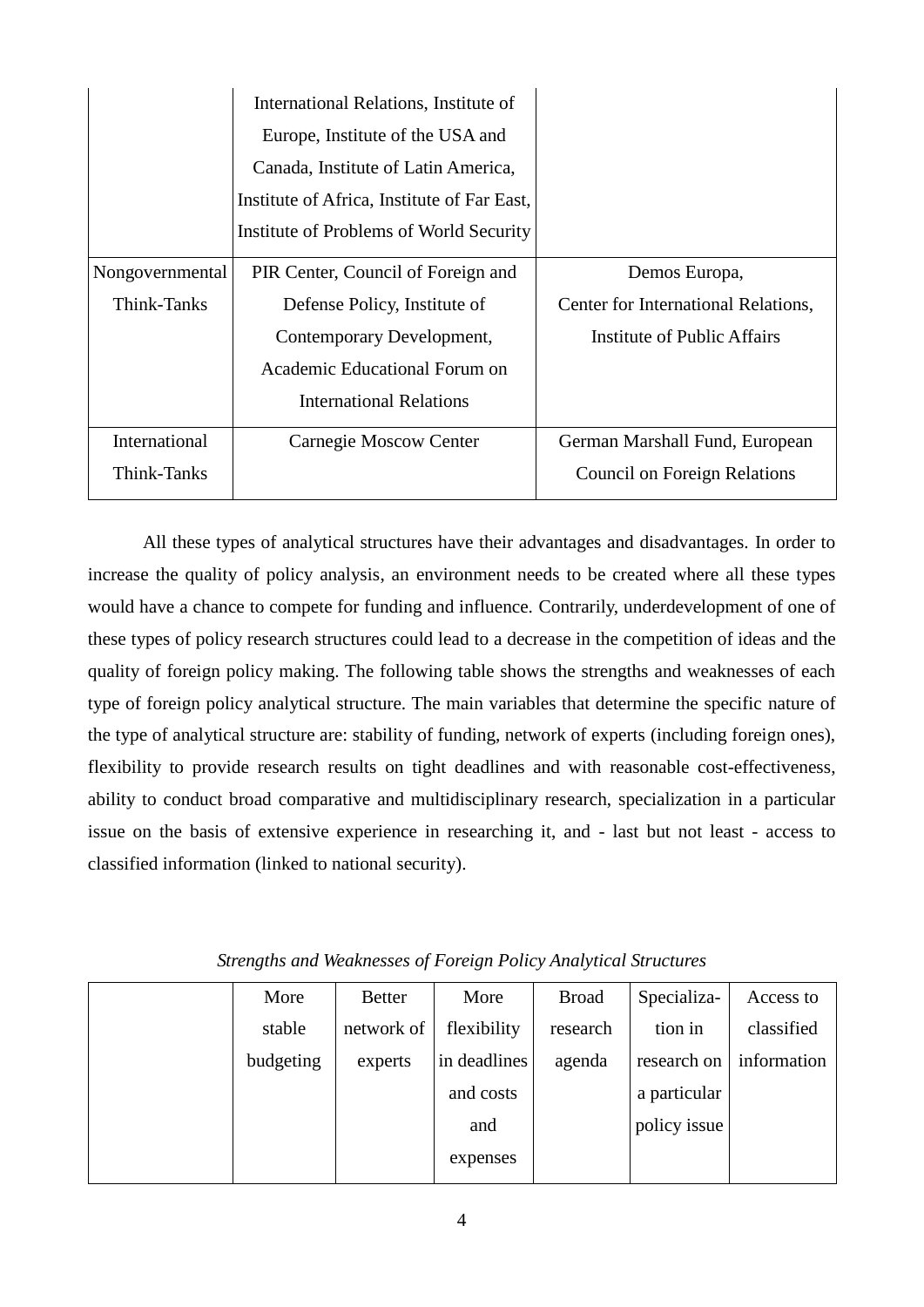| Official          |  |  |  |
|-------------------|--|--|--|
| <b>Structures</b> |  |  |  |
| Academic          |  |  |  |
| <b>Structures</b> |  |  |  |
| Governmental      |  |  |  |
| Think-Tanks       |  |  |  |
| Nongovernmental   |  |  |  |
| Think-Tanks       |  |  |  |
| International     |  |  |  |
| Think-Tanks       |  |  |  |

The table shows that in order to maximize the advantages of policy expertise, the state administration should provide equal opportunities to all types of analytical structures and work with all of them in foreign policy making. However, in Russia we face a lack of independent and international think-tanks, which leads to a lower quality of foreign policy research and analysis.

#### **Barriers to independent foreign policy think-tank development**

Three groups of barriers to the development of independent foreign policy think-tanks in Russia should be eliminated.

The first group is connected with the overall political situation in Russia and the specifics of the decision-making process in foreign policy in the country. The development of independent think-tanks in Russia requires the government to create a special environment that would be conducive to the competition of ideas between different analytical structures. Such an environment would be comprised of a more open decision-making process in the area of foreign affairs and a more friendly attitude of the government towards the third sector in general, providing basic conditions for the establishment of think-tanks.

While foreign policy attracts a lot of interest among Russians, the decision-making process in this field remains a mostly closed, even secret, sphere. Public opinion does not influence foreign policy and the population has to simply accept decisions coming from the MFA. This leads to a lack of scrutiny by civil society of foreign policy and makes the Ministry virtually the only stakeholder in this process. In this type of environment, where the MFA is the only buyer and consumer of policy research and analysis, it is extremely difficult to formulate an innovative approach to any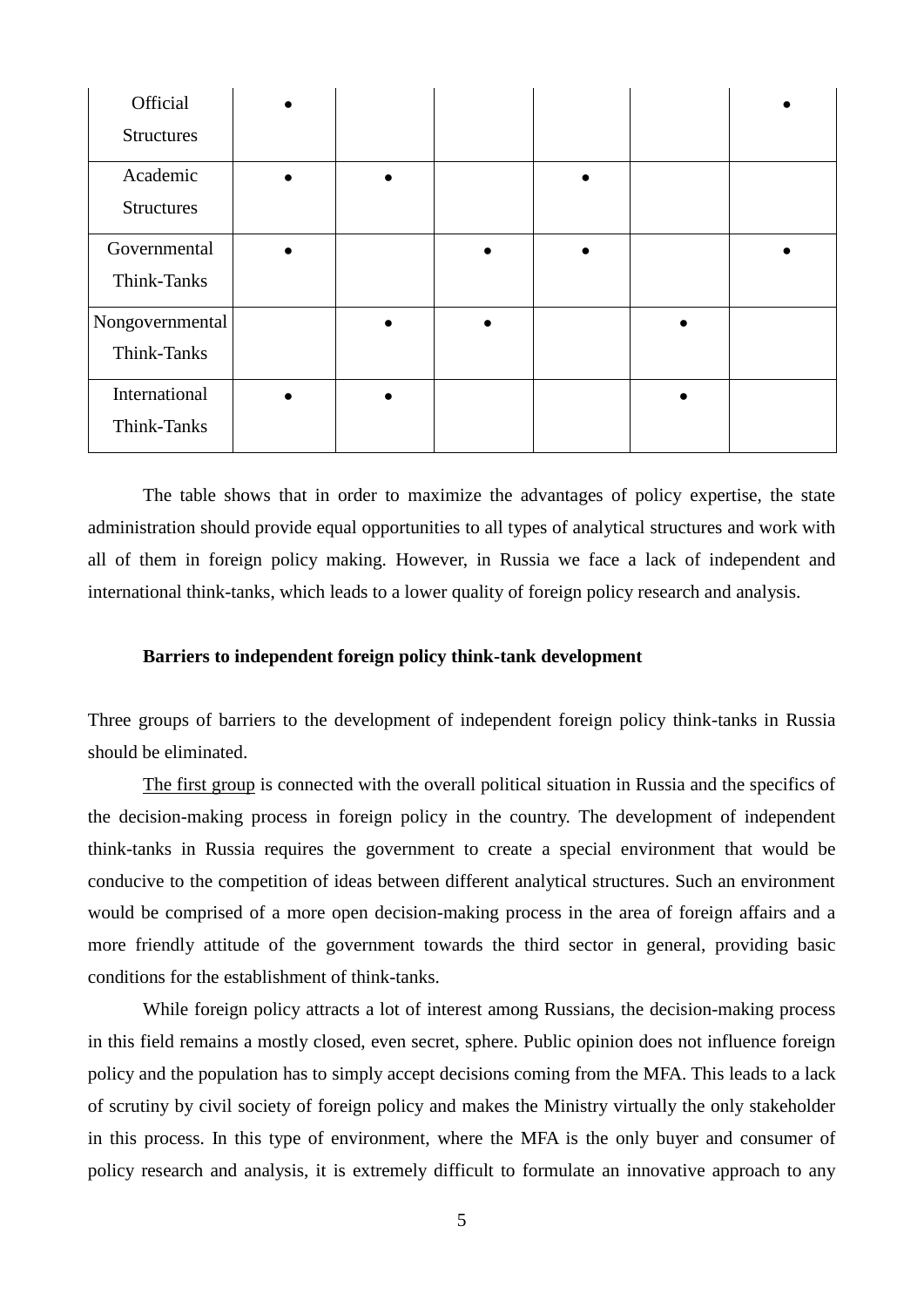policy issue, which is precisely the role of independent think-tanks. Contrarily, in Poland, thinktanks, as Mr. Pawel Dobrowolsky, President of Civil Development Forum pointed out, can not only refer to the MFA, but also to political parties, interest groups, business and, last but not least, to public opinion. This increases competition in the sphere of foreign policy advice and makes the MFA interested in obtaining the best analysis. In response to this, the MFA is bound to develop programs of public diplomacy and create procedures of public hearings as an advisory component of foreign policy making.

Independent policy research and analysis demands more open and transparent work on the part of the MFA. It is difficult to draw any conclusions or make recommendations without full information and documentation from the Ministry website, and this can only be achieved with the help of personal contacts. In order to increase the transparency of the MFA, the Polish approach which was described during the interview at the Polish MFA – could be recommended: publishing most Ministry documents online and also implementing a system of open tenders for advisory work and open competition for job vacancies. The last measure could also lead to a broader exchange of specialists between the MFA and think-tanks, which could make the latter more attractive to young specialists and more competitive as a result.

As was already mentioned, the creation of an environment that is conducive to the establishment of independent think-tanks implies that government policy (above all, that of the Ministry of Justice) should be more friendly towards civil society organizations. Mr. Dominik Owczarek, Institute of Public Affairs, said that in Poland, NGOs (including think-tanks) do not declare that they have any legal problems in operating – the registration and reporting procedures are relatively simple and, unlike in Russia, do not create another barrier to development. Such a friendly policy also means tax privileges or at least the absence of taxation on grants - again, unlike in Russia. Finally, the Polish experience shows that civil society, when taking its first developmental steps, needs assistance from international foundations (this idea was expressed by Nathalie Bolgert, Trust for Civil Society in Central and Eastern Europe in her interview). Unfortunately, the fear of spies and unfriendly state policy prevents foreign foundations from giving broader support to the third sector in Russia.

The second group of barriers is connected with the process of cooperation between think-tanks and the Ministry of Foreign Affairs. There is no single correct form of cooperation between the government and analytical centers. The list of such forms could include the commissioning of tasks under public procurement law, partnership agreements, establishing teams and working groups as well as different informal forms of cooperation. In Russia, we see a lack of trust between the state authorities and independent expert communities. Neither side knows how to start cooperating with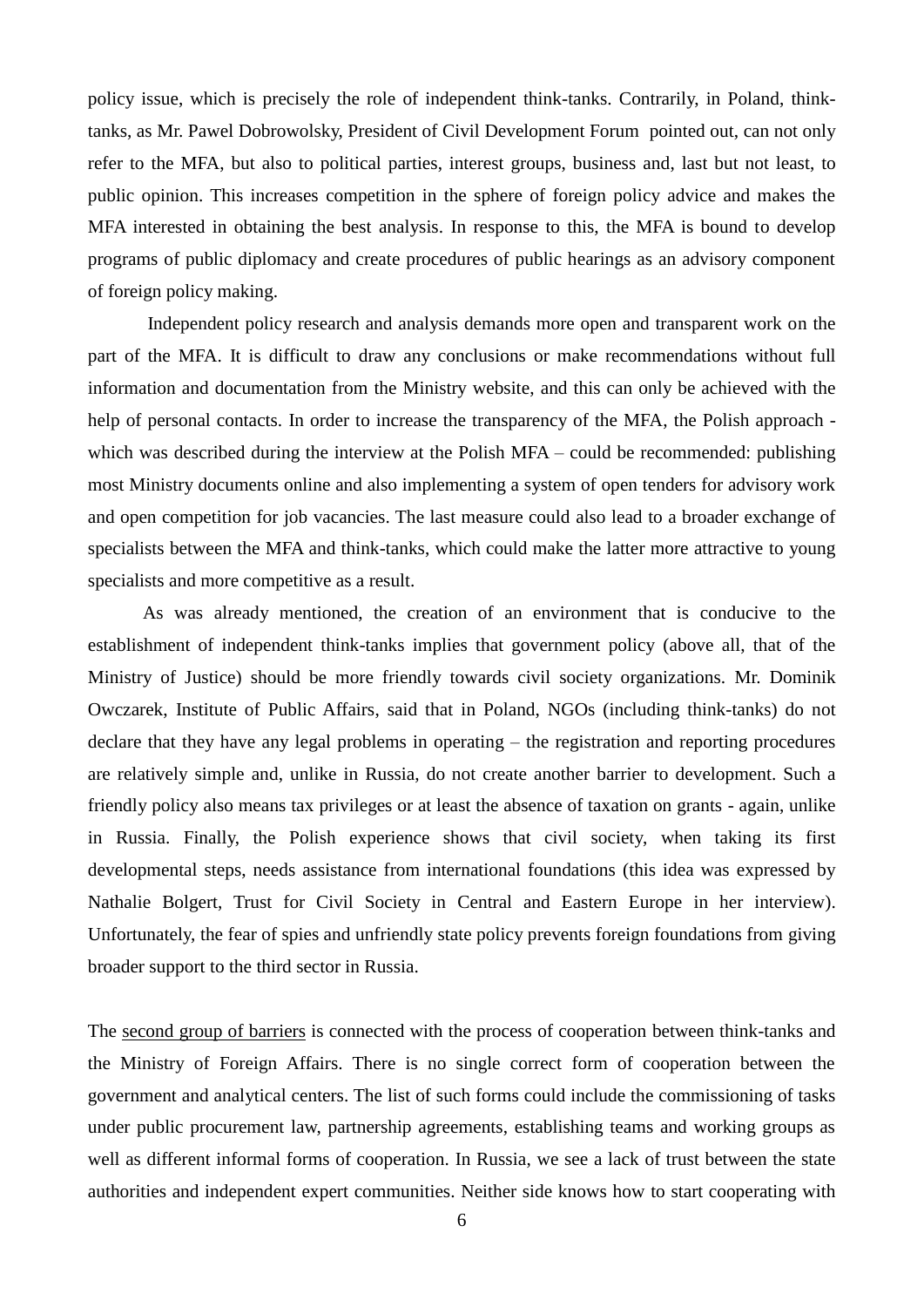the other. This is a result of a lack of dialogue between the administration and civil society. Polish experience shows - as Adam Balcer, Demos Europea, has said - that the tool for change is increasing forms of joint decision-making, such as working groups, advisory councils, steering committees, etc. The intensity and depth of cooperation increases trust.

While it is difficult to quickly overcome the stereotypes and legacies, in order to make cooperation between the government and the expert community more open, it could be advisable to create a mediating structure between the two sides that will coordinate their cooperation. The creation of the Russian Council on Foreign Affairs could be seen as a step in this direction.

The third group comprises internal barriers to development connected with organizational structures and operations of independent think tanks. Looking at the best Polish think-tank success stories, we learn that diversification of projects and funding is essential for the stability of think-tanks. Those think-tanks that are more extensively engaged in European and international expert networks and have the reputation of having the only or the best expertise on specific issues compete better for policy influence. More attention to media coverage and branding could be another recommendation for the think-tanks that would help them to improve their position in society.

Last but not the least, most professionals in Russia are unfamiliar with the practice of drawing up policy papers, which are a special type of analytical document whose purpose is to persuade the government to change its policies and which are very popular in the West. Therefore, both government and think-tanks should develop educational programs concerning policy paper writing. In the field of foreign policy analysis, the MFA should consider implementing such types of courses in the educational program of its leading teaching and research institution – the Moscow State Institute of International Relations.

#### **Conclusions**

Russia is currently at the beginning of the process of international think-tank development, which will increase the quality of its foreign policy process. It is essential at this point to learn from the experience of Central European countries, which have overcome the barriers to cooperation with think tanks over the last twenty years. The diversification of sources of policy advice, mainly through adding new types of think-tanks – independent and international ones – to the traditional list of governmental agencies, academic institutions and governmental think-tanks, will make foreign policy analysis better, faster and cheaper.

The movement towards closer cooperation between the authorities and independent thinktanks should be initiated from both sides – the government should help through the creation of an